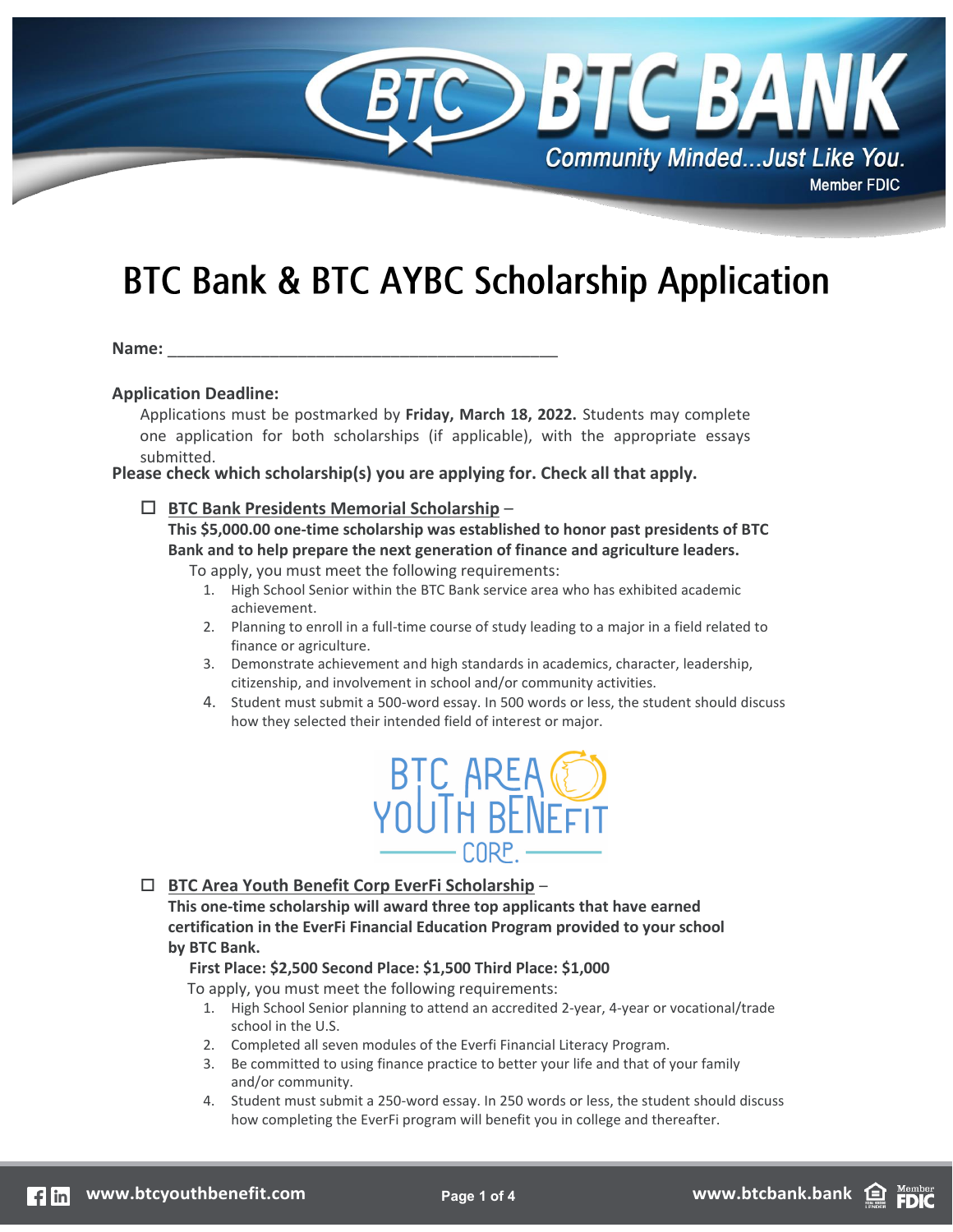# **PERSONAL INFORMATION**

| <b>FIRST NAME</b>                         | <b>MIDDLE</b>                    | <b>LAST NAME</b> |
|-------------------------------------------|----------------------------------|------------------|
|                                           |                                  |                  |
| <b>STREET ADDRESS</b>                     |                                  |                  |
|                                           |                                  |                  |
|                                           |                                  |                  |
| CITY, STATE, ZIP                          |                                  |                  |
|                                           |                                  |                  |
| CELL PHONE NUMBER                         | <b>EMAIL ADDRESS</b>             |                  |
|                                           |                                  |                  |
|                                           |                                  |                  |
| <b>ACADEMIC INFORMATION</b>               |                                  |                  |
|                                           |                                  |                  |
|                                           |                                  |                  |
| FROM WHICH HIGH SCHOOL WILL YOU GRADUATE? |                                  |                  |
|                                           |                                  |                  |
| <b>CUMULATIVE GPA</b>                     | <b>CLASS RANK</b>                |                  |
|                                           |                                  |                  |
| <b>INTENDED COLLEGE (LIST TOP TWO)</b>    |                                  |                  |
|                                           |                                  |                  |
|                                           |                                  |                  |
| <b>INTENDED MAJOR</b>                     | <b>INTENDED MINOR (OPTIONAL)</b> |                  |
|                                           |                                  |                  |
|                                           |                                  |                  |

# **COMMUNITY INVOLVEMENT**

Do you have any community service or volunteer experience?

**N** Yes

 $\Box$  No

If yes, please provide the organization name, your role, the dates you volunteered, and any special awards or recognition you received. Continue on separate page if needed.

| <b>Organization Name</b> | Your Role | <b>Dates You</b><br>Volunteered | <b>Awards or</b><br><b>Recognition</b> |
|--------------------------|-----------|---------------------------------|----------------------------------------|
|                          |           |                                 |                                        |
|                          |           |                                 |                                        |
|                          |           |                                 |                                        |
|                          |           |                                 |                                        |
|                          |           |                                 |                                        |
|                          |           |                                 |                                        |
|                          |           |                                 |                                        |
|                          |           |                                 |                                        |
|                          |           |                                 |                                        |
|                          |           |                                 |                                        |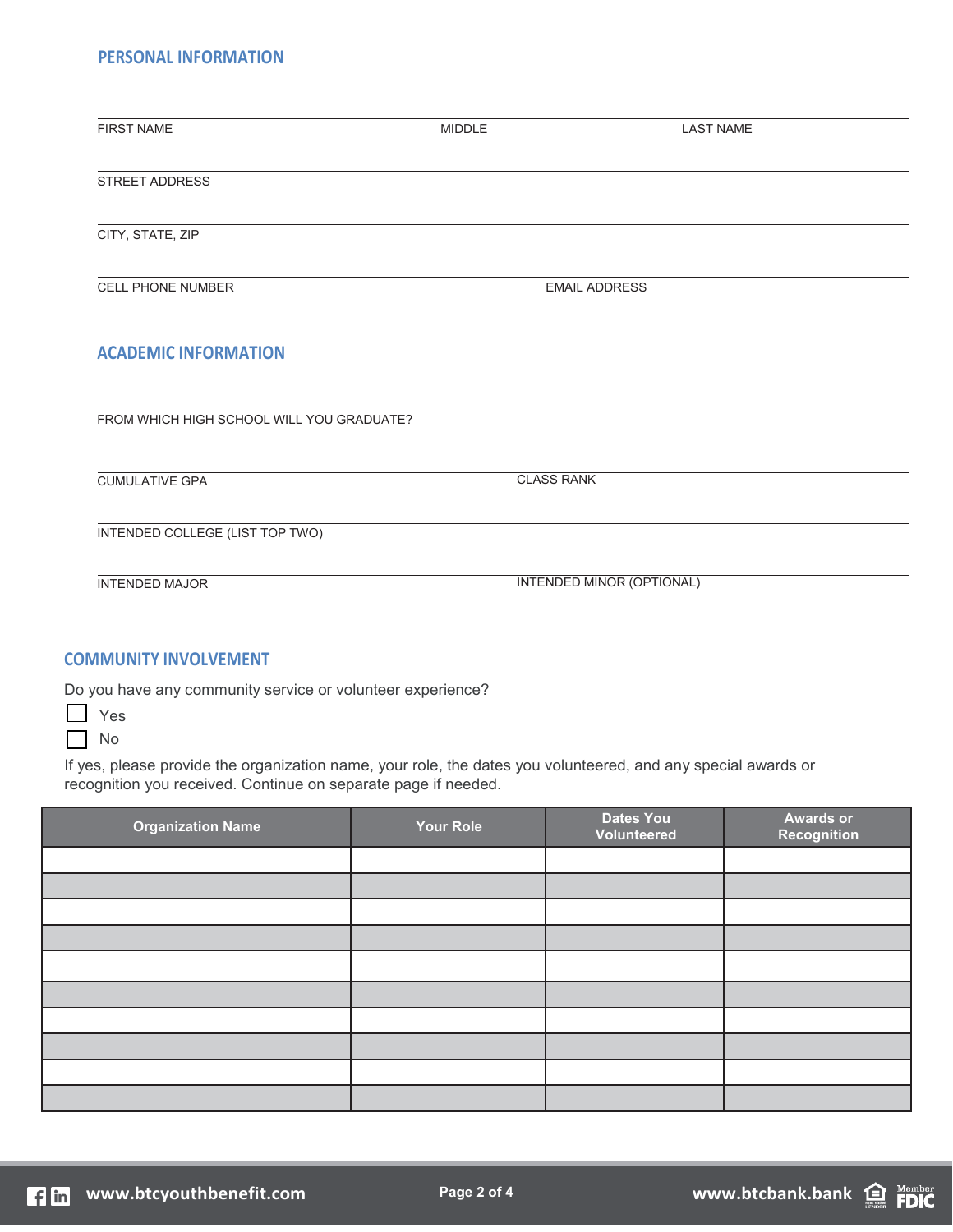# **ATHLETICS**

**Name:**\_\_\_\_\_\_\_\_\_\_\_\_\_\_\_\_\_\_\_\_\_\_\_\_\_\_\_\_\_

Are you involved in any athletics?

If yes, please list any athletic activities you have been involved in, the years in high school you were involved, and any leadership roles, special awards or recognition you received. Continue on separate page if needed.

| <b>Athletic Activity</b> | <b>Years Involved</b> | <b>Leadership Roles, Awards</b><br>or Recognition |
|--------------------------|-----------------------|---------------------------------------------------|
|                          |                       |                                                   |
|                          |                       |                                                   |
|                          |                       |                                                   |
|                          |                       |                                                   |
|                          |                       |                                                   |
|                          |                       |                                                   |
|                          |                       |                                                   |
|                          |                       |                                                   |
|                          |                       |                                                   |
|                          |                       |                                                   |

# **CLUBS & ORGANIZATIONS / EXTRACURRICULAR & CO-CURRICULAR ACTIVITIES**

Are you involved in any clubs or organizations or do you participate in any extracurricular or co-curricular activities?

| I |  |
|---|--|
| I |  |

If yes, please list your involvement, the years in high school you were involved, and any leadership roles, special awards or recognition you received. Continue on separate page if needed.

| <b>Club, Organization, or Activity Name</b> | <b>Years Involved</b> | <b>Leadership Roles, Awards</b><br>or Recognition |
|---------------------------------------------|-----------------------|---------------------------------------------------|
|                                             |                       |                                                   |
|                                             |                       |                                                   |
|                                             |                       |                                                   |
|                                             |                       |                                                   |
|                                             |                       |                                                   |
|                                             |                       |                                                   |
|                                             |                       |                                                   |
|                                             |                       |                                                   |
|                                             |                       |                                                   |